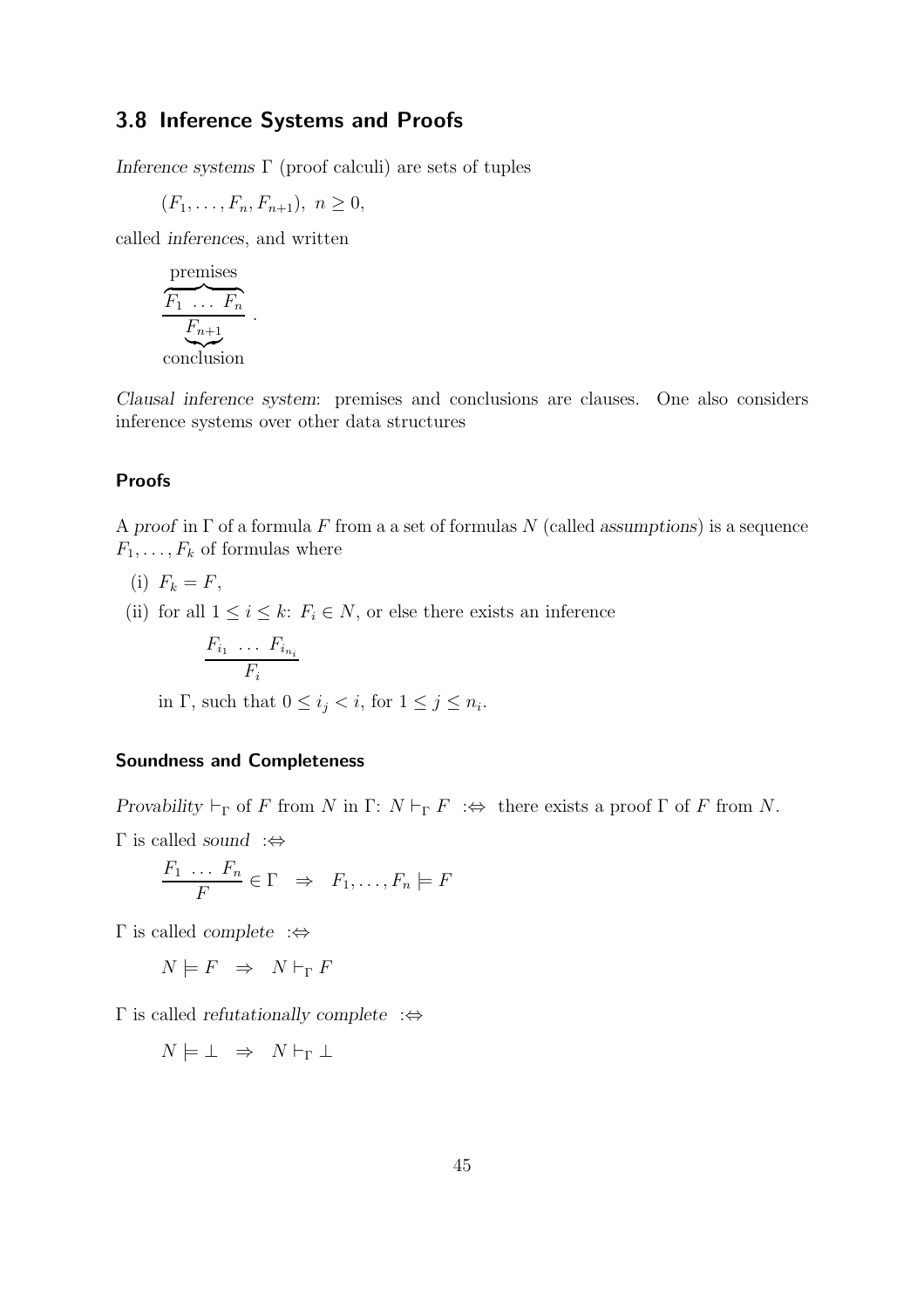# Proposition 3.14

- (i) Let  $\Gamma$  be sound. Then  $N\vdash_\Gamma F\Rightarrow N\models F$
- (ii)  $N \vdash_{\Gamma} F \Rightarrow$  there exist finitely many clauses  $F_1, \ldots, F_n \in N$  such that  $F_1, \ldots, F_n \vdash_{\Gamma}$  $\,F$

## Proofs as Trees

markings  $\hat{=}$  formulas leaves  $\hat{=}$  assumptions and axioms other nodes  $\hat{=}$  inferences: conclusion  $\hat{=}$  ancestor<br>premises  $\hat{=}$  direct de  $direct$  descendants  $% \left( \delta \rho _{0}\right) =\delta \rho _{0}$ 

$$
\frac{P(f(c)) \vee Q(b) \longrightarrow P(f(c)) \vee \neg P(f(c)) \vee Q(b)}{\neg P(f(c)) \vee Q(b) \vee Q(b)} \frac{\neg P(f(c)) \vee Q(b) \vee Q(b)}{\neg P(f(c)) \vee Q(b)} \longrightarrow P(f(c)) \vee \neg P(f(c)) \vee \neg P(f(c)) \vee \neg P(f(c)) \vee \neg P(f(c)) \vee \neg P(f(c)) \vee \neg P(f(c)) \vee \neg P(f(c)) \vee \neg P(f(c)) \vee \neg P(f(c)) \vee \neg P(f(c)) \vee \neg P(f(c)) \vee \neg P(f(c)) \vee \neg P(f(c)) \vee \neg P(f(c)) \vee \neg P(f(c)) \vee \neg P(f(c)) \vee \neg P(f(c)) \vee \neg P(f(c)) \vee \neg P(f(c)) \vee \neg P(f(c)) \vee \neg P(f(c)) \vee \neg P(f(c)) \vee \neg P(f(c)) \vee \neg P(f(c)) \vee \neg P(f(c)) \vee \neg P(f(c)) \vee \neg P(f(c)) \vee \neg P(f(c)) \vee \neg P(f(c)) \vee \neg P(f(c)) \vee \neg P(f(c)) \vee \neg P(f(c)) \vee \neg P(f(c)) \vee \neg P(f(c)) \vee \neg P(f(c)) \vee \neg P(f(c)) \vee \neg P(f(c)) \vee \neg P(f(c)) \vee \neg P(f(c)) \vee \neg P(f(c)) \vee \neg P(f(c)) \vee \neg P(f(c)) \vee \neg P(f(c)) \vee \neg P(f(c)) \vee \neg P(f(c)) \vee \neg P(f(c)) \vee \neg P(f(c)) \vee \neg P(f(c)) \vee \neg P(f(c)) \vee \neg P(f(c)) \vee \neg P(f(c)) \vee \neg P(f(c)) \vee \neg P(f(c)) \vee \neg P(f(c)) \vee \neg P(f(c)) \vee \neg P(f(c)) \vee \neg P(f(c)) \vee \neg P(f(c)) \vee \neg P(f(c)) \vee \neg P(f(c)) \vee \neg P(f(c)) \vee \neg P(f(c)) \vee \neg P(f(c)) \vee \neg P(f(c)) \vee \neg P(f(c)) \vee \neg P(f(c)) \vee \neg P(f(c)) \vee \neg P(f(c)) \vee \neg P(f(c)) \vee \neg P(f(c)) \vee \neg P(f(c)) \vee \neg P(f(c)) \vee \neg P(f(c)) \vee \neg P(f(c)) \vee \
$$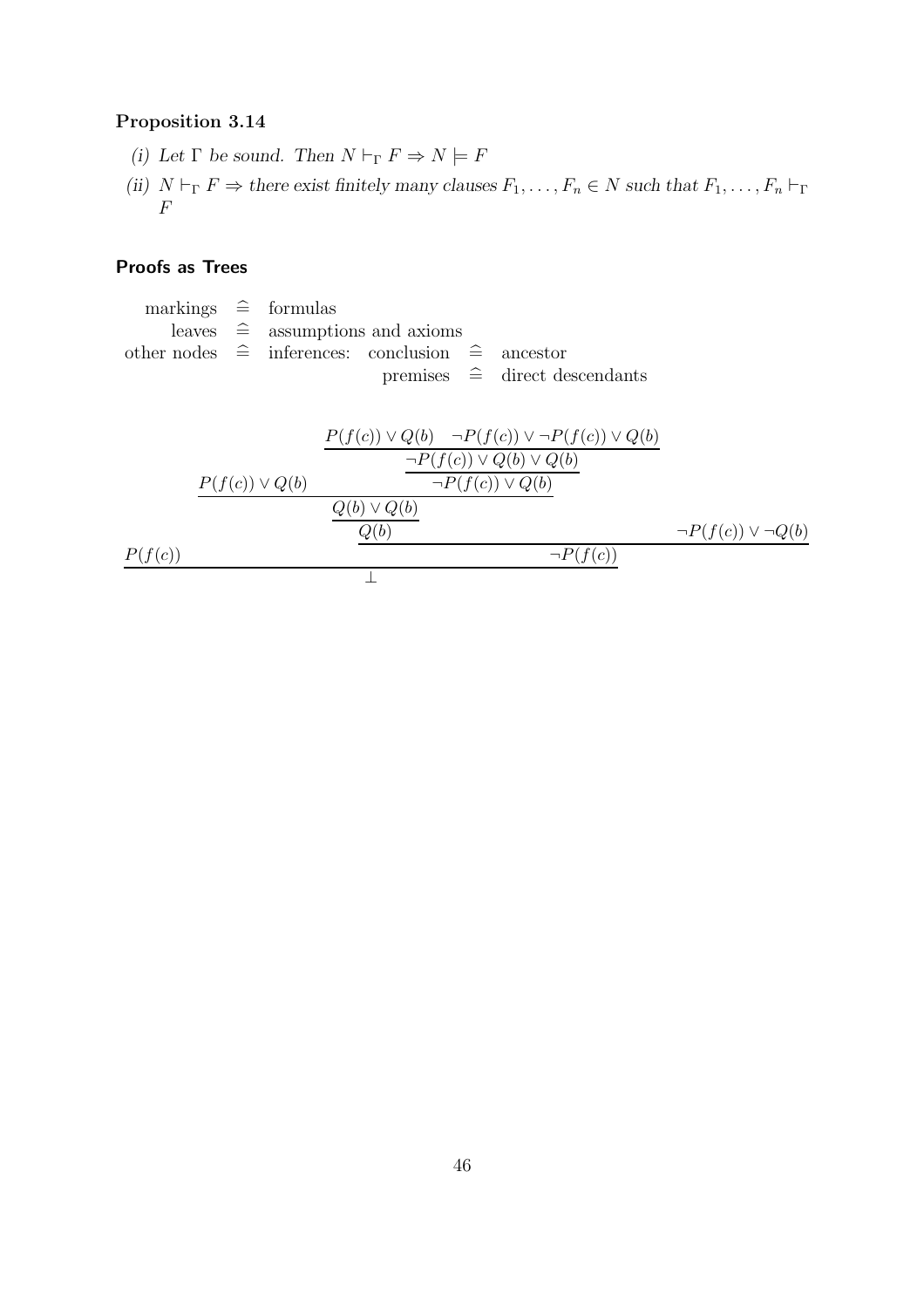# 3.9 Propositional Resolution

We observe that propositional clauses and ground clauses are essentially the same. In this section we only deal with ground clauses.

### The Resolution Calculus Res

Resolution inference rule:

$$
\frac{D \lor A \qquad \neg A \lor C}{D \lor C}
$$

Terminology:  $D \vee C$ : resolvent; A: resolved atom

(Positive) factorisation inference rule:

$$
\frac{C\vee A\vee A}{C\vee A}
$$

These are schematic inference rules; for each substitution of the schematic variables C, D, and A, by ground clauses and ground atoms, respectively, we obtain an inference.

We treat " $\vee$ " as associative and commutative, hence A and  $\neg A$  can occur anywhere in the clauses; moreover, when we write  $C \vee A$ , etc., this includes unit clauses, that is,  $C = \perp$ .

### Sample Refutation

|     | 1. $\neg P(f(c)) \vee \neg P(f(c)) \vee Q(b)$ | (given)           |
|-----|-----------------------------------------------|-------------------|
|     | 2. $P(f(c)) \vee Q(b)$                        | (given)           |
|     | 3. $\neg P(q(b, c)) \vee \neg Q(b)$           | (given)           |
|     | 4. $P(g(b, c))$                               | (given)           |
|     | 5. $\neg P(f(c)) \vee Q(b) \vee Q(b)$         | (Res. 2. into 1.) |
|     | 6. $\neg P(f(c)) \vee Q(b)$                   | (Fact. 5.)        |
|     | 7. $Q(b) \vee Q(b)$                           | (Res. 2. into 6.) |
| 8.  | Q(b)                                          | (Fact. 7.)        |
|     | 9. $\neg P(q(b, c))$                          | (Res. 8. into 3.) |
| 10. |                                               | (Res. 4. into 9.) |
|     |                                               |                   |